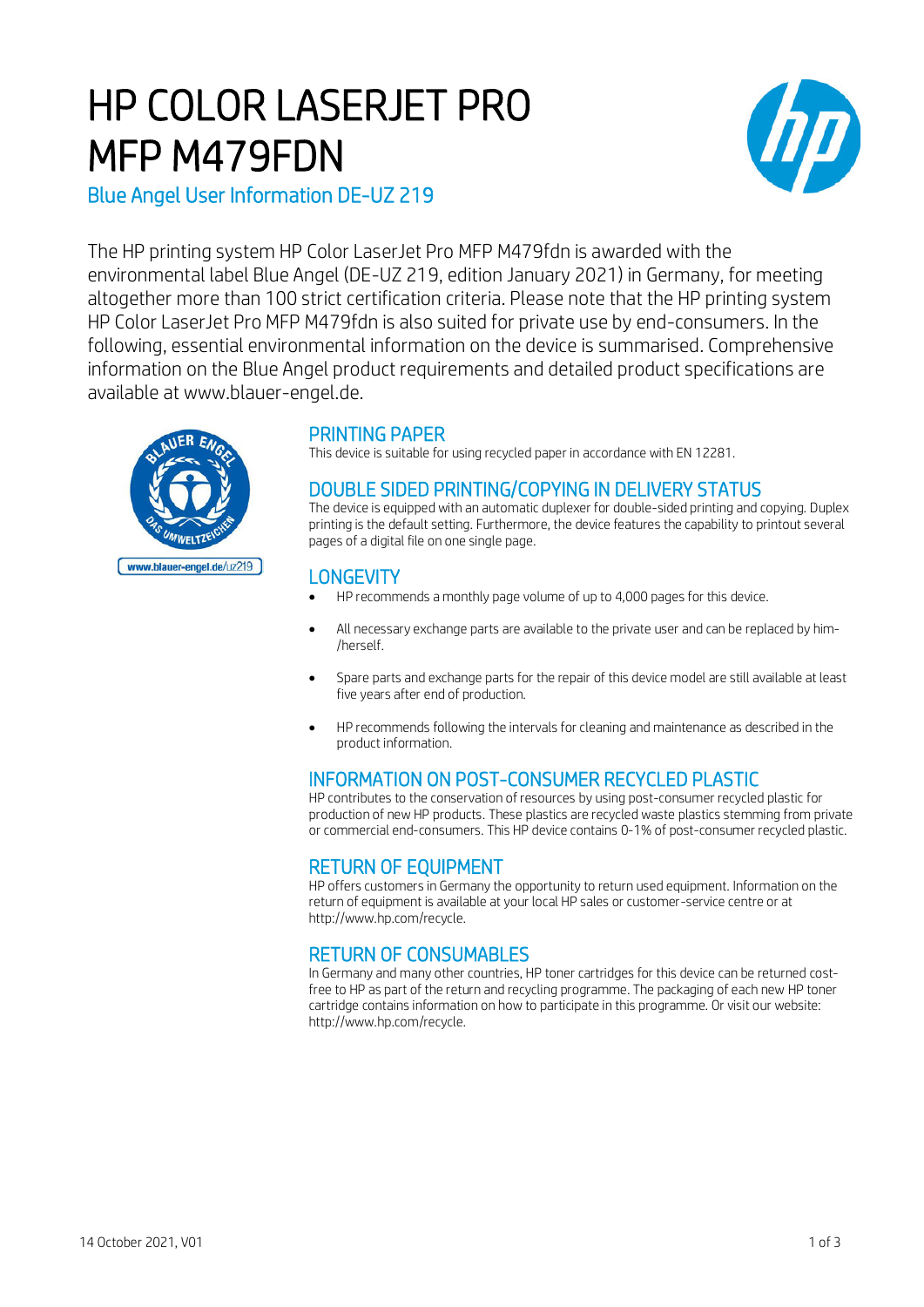## YIELDS OF CONSUMABLES

Determined according to ISO/IEC standard 19798 the HP toner cartridges shipped with the product have the following yields: HP LaserJet introductory black toner cartridge: 2,400 pages HP LaserJet introductory cyan toner cartridge: 1,200 pages HP LaserJet introductory magenta toner cartridge: 1,200 pages HP LaserJet introductory yellow toner cartridge: 1,200 pages

The yield of this toner cartridge may be reduced as a consequence of the initial commissioning process or calibration processes of the HP printing system.

Further information can be found at http://www8.hp.com/h71041/learn-aboutsupplies/us/en/overview.php.

#### INFORMATION ON HANDLING OF THE TONER MODULES

- Please leave HP toner cartridges in their despatch packaging until you need them for use in your printer; when inserting the HP toner cartridge, please follow the information on handling.
- HP toner cartridges should never be opened by force. If toner dust escapes, e.g. as a result of inappropriate handling, inhalation of dust and skin contact are to be avoided as a precautionary measure.
- In case of skin contact wash affected areas thoroughly with soap and cold water. HP toner cartridges are to be kept out of the reach of children.

## AIR EMISSIONS

With original HP toners, the device passes the air emission test for monochrome and colour printing according to DE-UZ 219. Since plastics of new electrical devices generally release small amounts of volatile substances into the room air, we recommend providing sufficient air exchange in rooms where new devices are set up.

## NOISE EMISSIONS

#### Declared sound power level for one-sided printing (LwAc)

In monochrome print mode 27 pages/minute: 6.32 Bels and 63.2 dB In colour print mode 27 pages/minute: 6.32 Bels and 63.2 dB

# ENERGY

#### Energy information on HP Color LaserJet Pro MFP M479fdn

The consumption of electric power depends on its properties and on the way it is used. HP Color LaserJet Pro MFP M479fdn is designed and pre-set in a way to allow you to reduce electricity costs.

Directly after the last print or copy job, HP Color LaserJet Pro MFP M479fdn with its instant-on fuser technology switches over to an electric power saving mode, from which it can quickly print or copy again. If the device switches over to electric power saving modes, you can save electricity and operating costs. If the device is to print or copy again, there can be a short delay – this is called recovery time. However, the device meets the strict Blue Angel requirements for a recovery time (http://www.blauer-engel.de).

You can save electricity costs by shortening the device's delay times as it will switch over to an electric power saving mode more quickly. If you extend the delay time or deactivate the electric power saving mode, you should consider that consequently the device will consume more electric power and might no longer meet the maximum value for electric power consumption of the Blue Angel. We recommend not extending the delay times.

The device is so designed as to ensure that it can be switched to the Off-mode (standby) by pressing the on/off switch up to twice a day without suffering damage. This device does not have a switch by which it can be completely disconnected from the mains. When after having switched off the device you pull out the power plug, electric power consumption is completely stopped.

The table below lists the individual power consumption values as well as delay and recovery times (factory setting). With these values the device meets the Blue Angel requirements.